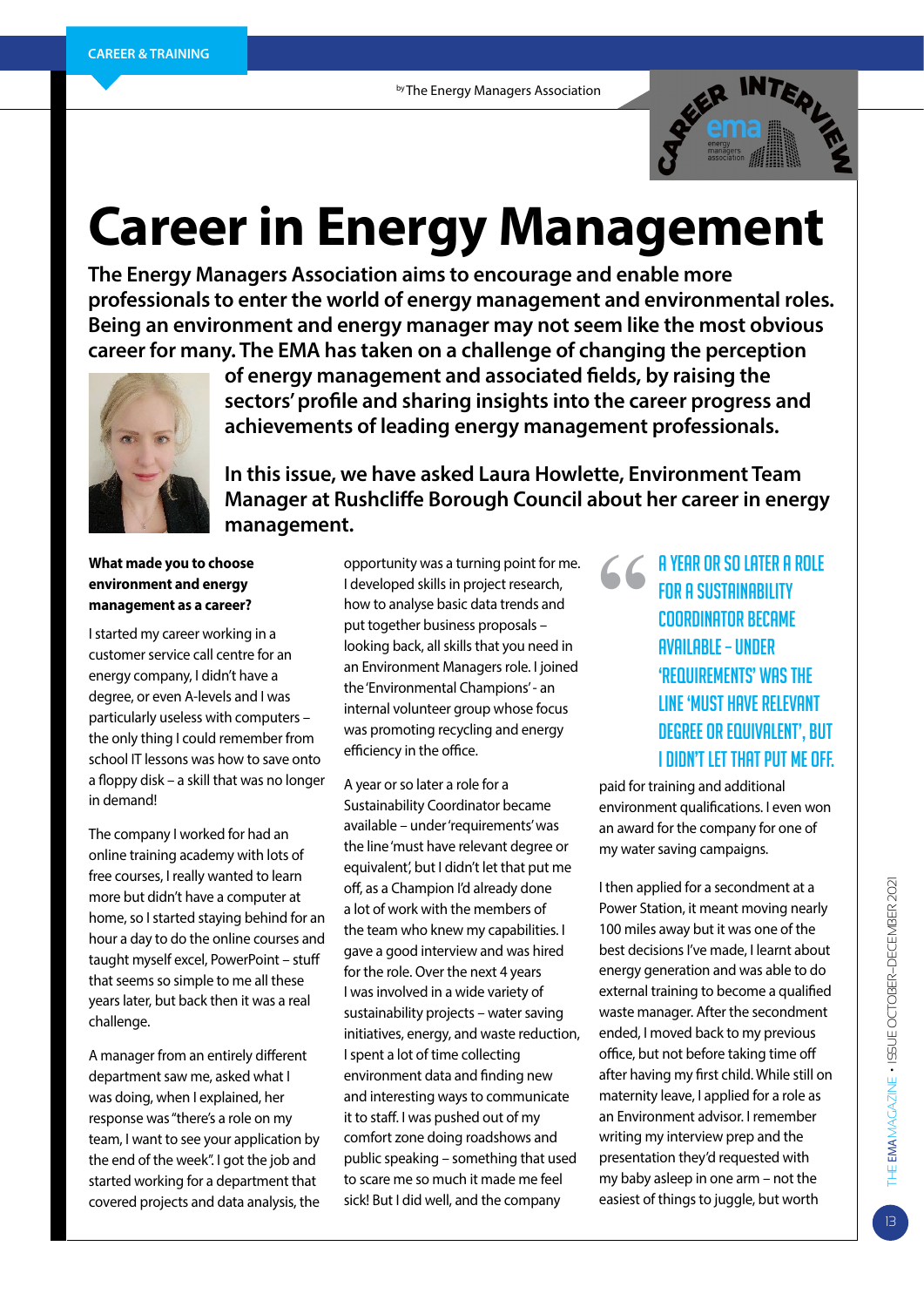it, as I was offered the role. My career at the energy company lasted a total of 13 years, at which point I was ready to move on, so when voluntary redundancy became an option, I said my goodbyes. Shortly after, the pandemic hit and the whole country was in lockdown.

I was lucky, I was contacted by a recruiter for a temporary maternity cover contract for Environment Manager at Ferrero Thornton's Chocolate Factory. At first, I was intimidated by the role; I'd never been an Environment Manager in my own right before and it was a lot of responsibility, but I quickly fell into the work and the variety of experiences from my previous roles really helped. There was a lot to do, the site had just been issued with a new Environment Permit and their environmental management system needed reviewing and updating, they had also just started on the course of installing their own CHP heating system. The challenges taught me a lot about leadership and the kind of manager I wanted to be, I found real confidence in myself and my abilities for the first time – it was definitely a case of learning to swim by jumping in at the deep end!

Shortly before my contract came to an end, I applied for my current role as Environment Team Manager for Rushcliffe Borough Council. My colleagues at Ferrero were so happy for me when I told them I'd been offered the job, it was sad to say goodbye, but I was excited by my new challenge of working in local authority.

#### **What does your role at your organisation entail?**

My role at Rushcliffe Borough Council is exciting and varied, I have a small team of direct reports and the key thing that falls under my remit is the council's commitment to being

Carbon Neutral for our own operations by 2030. I was really impressed at just how much focus is given to environment initiatives in Rushcliffe, under their overarching 'Carbon Clever' campaign there are activities such as LED lighting in buildings, looking into greener options for refuse vehicles, how to make events more sustainable or installing EV charging in council owned carparks – every department in the council operates with sustainability in mind.

In my own department I oversee an ecologist who's developed a robust Biodiversity action plan and 'treeplanting' plans, as well as a Country Park Manager whose park is about to undergo an ambitious re-development to become more sustainable, including the installation of solar PV and sustainable heating solutions to provide the energy needs of the site as well as adopting electric tools and vehicles to replace the petrol ones.

I'm currently leading on the government funded 'LAD2' project, with an aim to install energy saving options such as external wall insulations, loft insulation and solar panels in qualifying houses within the borough to improve the energy efficiency of those buildings for the residents. We've also partnered with other Local Authorities within Nottinghamshire to develop a 'Green Rewards' scheme to get local residents taking action to reduce their carbon footprint and win prizes.

#### **What is the most exciting part of your job?**

For me it's all about the people I get to meet. Environment roles are unique in that they touch onto almost every other department – procurement, fleet, buildings, communications. You end up getting to know almost everyone internally as well as engaging with the public, local businesses and MPs. I really enjoy

getting to know people and learning about their jobs, their life, what they're passionate about – almost everyone has an opinion when it comes to environmental issues and its always interesting to hear from other people's experiences and points of view.

# **66** ENVIRONMENT ROLES ARE<br>
UNIQUE IN THAT THEY<br>
TOUCH ONTO ALMOST<br>
FVERY OTHER DEPARTMEN unique in that they touch onto almost every other department – procurement, fleet, buildings, communications.

#### **What is your biggest achievement to date?**

During my time at Ferrero Thorntons, I made a commitment to qualify the factory for ISO 14001 – something Ferrero group were keen to have for all their sites. It meant I had a year to take a factory from the bare bones of a management system to compliance with the ISO Standard, the whole time during a global pandemic, with all the associated stress and people shortages. It was a hard year, I had to make a lot of changes to processes and policies, and I had to bring the whole factory on that journey with me through huge amounts of training and communications.

Due to timing and covid relating issues our pre-audit got cancelled, so, six weeks before my contract came to an end, we went straight into the certification audit, with no pre-audit – a decision that was labelled 'brave' in that 'it's your funeral' kind of way at the time! I'm pleased to say we were certified with zero non-conformities. I will always be so grateful to every person in the company; all who worked so hard, especially the maintenance and facilities teams. The day we passed the audit was